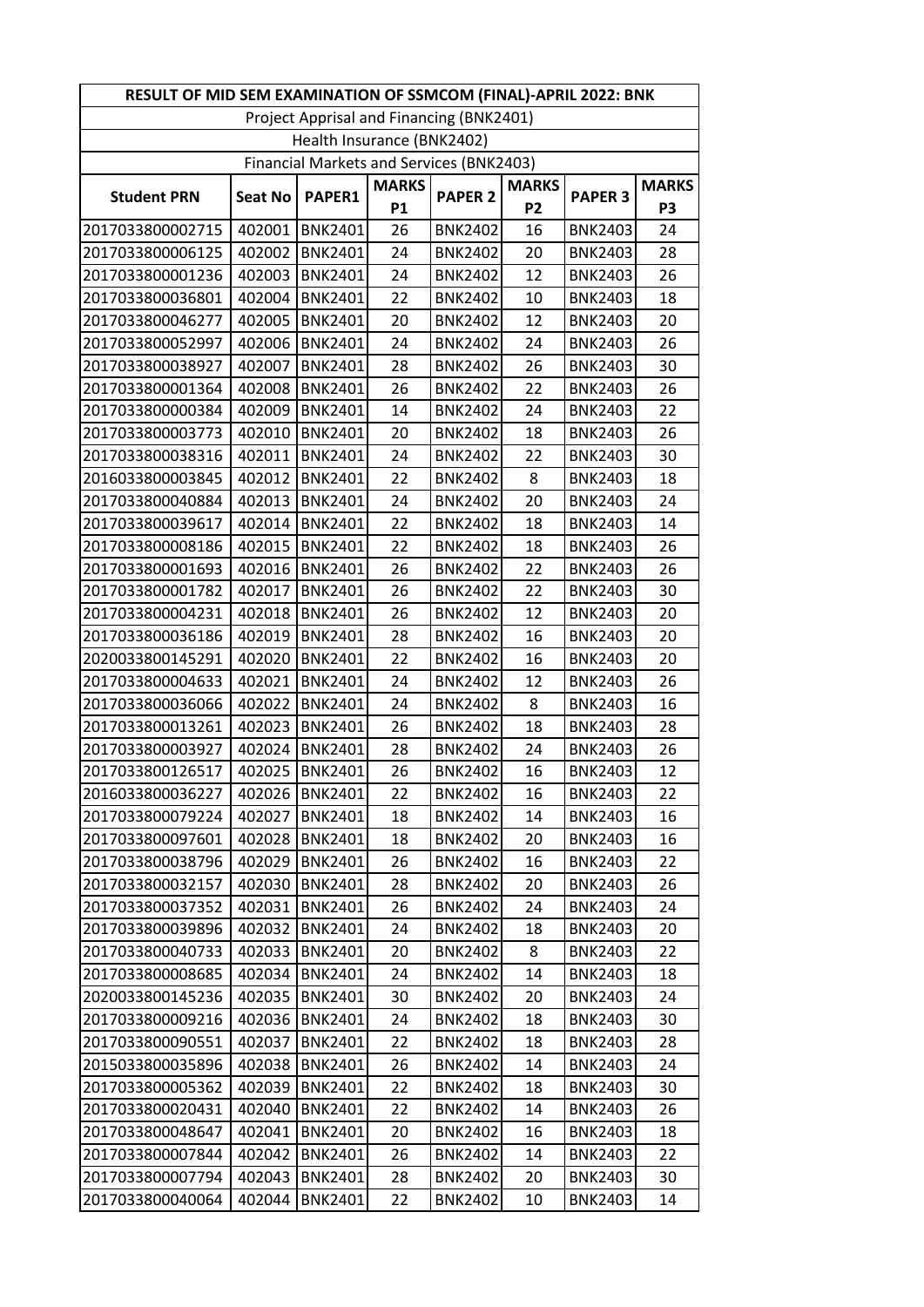| RESULT OF MID SEM EXAMINATION OF SSMCOM (FINAL)-APRIL 2022: BNK |                            |                  |                           |                                          |                                |                |                                |  |
|-----------------------------------------------------------------|----------------------------|------------------|---------------------------|------------------------------------------|--------------------------------|----------------|--------------------------------|--|
|                                                                 |                            |                  |                           | Project Apprisal and Financing (BNK2401) |                                |                |                                |  |
|                                                                 | Health Insurance (BNK2402) |                  |                           |                                          |                                |                |                                |  |
|                                                                 |                            |                  |                           | Financial Markets and Services (BNK2403) |                                |                |                                |  |
| <b>Student PRN</b>                                              | <b>Seat No</b>             | <b>PAPER1</b>    | <b>MARKS</b><br><b>P1</b> | <b>PAPER 2</b>                           | <b>MARKS</b><br>P <sub>2</sub> | <b>PAPER 3</b> | <b>MARKS</b><br>P <sub>3</sub> |  |
| 2017033800067641                                                | 402045                     | <b>BNK2401</b>   | 28                        | <b>BNK2402</b>                           | 22                             | <b>BNK2403</b> | 26                             |  |
| 2017033800001565                                                | 402046                     | <b>BNK2401</b>   | 20                        | <b>BNK2402</b>                           | 18                             | <b>BNK2403</b> | 24                             |  |
| 2017033800035496                                                | 402047                     | BNK2401          | 24                        | <b>BNK2402</b>                           | 16                             | <b>BNK2403</b> | 20                             |  |
| 2017033800004761                                                | 402048                     | <b>BNK2401</b>   | 18                        | <b>BNK2402</b>                           | 16                             | <b>BNK2403</b> | 24                             |  |
| 2017033800006431                                                | 402049                     | <b>BNK2401</b>   | 26                        | <b>BNK2402</b>                           | 20                             | <b>BNK2403</b> | 26                             |  |
| 2017033800007612                                                | 402050                     | <b>BNK2401</b>   | 24                        | <b>BNK2402</b>                           | 10                             | <b>BNK2403</b> | 26                             |  |
| 2017033800006624                                                | 402051                     | <b>BNK2401</b>   | 26                        | <b>BNK2402</b>                           | 16                             | <b>BNK2403</b> | 14                             |  |
| 2017033800041133                                                | 402052                     | BNK2401          | 18                        | <b>BNK2402</b>                           | 18                             | <b>BNK2403</b> | 16                             |  |
| 2017033800003065                                                | 402053                     | <b>BNK2401</b>   | 12                        | <b>BNK2402</b>                           | AB                             | <b>BNK2403</b> | 24                             |  |
| 2017033800003266                                                | 402054                     | <b>BNK2401</b>   | 30                        | <b>BNK2402</b>                           | 16                             | <b>BNK2403</b> | 18                             |  |
| 2017033800005837                                                | 402055                     | <b>BNK2401</b>   | 18                        | <b>BNK2402</b>                           | 22                             | <b>BNK2403</b> | 16                             |  |
| 2017033800000225                                                | 402056                     | BNK2401          | 26                        | <b>BNK2402</b>                           | 18                             | <b>BNK2403</b> | 20                             |  |
| 2017033800076601                                                | 402057                     | <b>BNK2401</b>   | 22                        | <b>BNK2402</b>                           | 16                             | <b>BNK2403</b> | 20                             |  |
| 2017033800049086                                                | 402058                     | <b>BNK2401</b>   | 30                        | <b>BNK2402</b>                           | 28                             | <b>BNK2403</b> | 30                             |  |
| 2017033800059355                                                | 402059                     | <b>BNK2401</b>   | 26                        | <b>BNK2402</b>                           | 16                             | <b>BNK2403</b> | 22                             |  |
| 2016033800030761                                                | 402060                     | <b>BNK2401</b>   | 22                        | <b>BNK2402</b>                           | 14                             | <b>BNK2403</b> | 20                             |  |
| 2017033800002723                                                | 402061                     | BNK2401          | 30                        | <b>BNK2402</b>                           | 20                             | <b>BNK2403</b> | 30                             |  |
| 2017033800002352                                                | 402062                     | <b>BNK2401</b>   | 20                        | <b>BNK2402</b>                           | 12                             | <b>BNK2403</b> | 22                             |  |
| 2017033800034454                                                | 402063                     | <b>BNK2401</b>   | 26                        | <b>BNK2402</b>                           | 22                             | <b>BNK2403</b> | 28                             |  |
| 2017033800007964                                                | 402064                     | <b>BNK2401</b>   | 24                        | <b>BNK2402</b>                           | 16                             | <b>BNK2403</b> | 16                             |  |
| 2017033800007643                                                | 402065                     | <b>BNK2401</b>   | 26                        | <b>BNK2402</b>                           | 24                             | <b>BNK2403</b> | 24                             |  |
| 2017033800007546                                                | 402066                     | <b>BNK2401</b>   | 26                        | <b>BNK2402</b>                           | 26                             | <b>BNK2403</b> | 28                             |  |
| 2017033800019853                                                | 402067                     | <b>BNK2401</b>   | 26                        | <b>BNK2402</b>                           | 14                             | <b>BNK2403</b> | 18                             |  |
| 2020033800145221                                                | 402068                     | <b>BNK2401</b>   | 26                        | <b>BNK2402</b>                           | 18                             | <b>BNK2403</b> | 24                             |  |
| 2017033800035113                                                | 402069                     | <b>BNK2401</b>   | 22                        | <b>BNK2402</b>                           | 18                             | <b>BNK2403</b> | 24                             |  |
| 2017033800019837                                                |                            | 402070   BNK2401 | 24                        | <b>BNK2402</b>                           | 14                             | <b>BNK2403</b> | 24                             |  |
| 2017033800021546                                                | 402071                     | <b>BNK2401</b>   | 26                        | <b>BNK2402</b>                           | 10                             | <b>BNK2403</b> | 18                             |  |
| 2017033800016464                                                | 402072                     | <b>BNK2401</b>   | 26                        | <b>BNK2402</b>                           | 14                             | <b>BNK2403</b> | 22                             |  |
| 2017033800091345                                                | 402073                     | <b>BNK2401</b>   | 18                        | <b>BNK2402</b>                           | 18                             | <b>BNK2403</b> | 22                             |  |
| 2017033800003394                                                | 402074                     | BNK2401          | 24                        | <b>BNK2402</b>                           | 18                             | <b>BNK2403</b> | 26                             |  |
| 2020033800145333                                                | 402075                     | <b>BNK2401</b>   | 26                        | <b>BNK2402</b>                           | 18                             | <b>BNK2403</b> | 28                             |  |
| 2016033800017153                                                | 402076                     | <b>BNK2401</b>   | 20                        | <b>BNK2402</b>                           | 12                             | <b>BNK2403</b> | 22                             |  |
| 2017033800037874                                                | 402077                     | BNK2401          | 20                        | <b>BNK2402</b>                           | 16                             | <b>BNK2403</b> | 20                             |  |
| 2017033800003297                                                | 402078                     | BNK2401          | 28                        | <b>BNK2402</b>                           | 18                             | <b>BNK2403</b> | 22                             |  |
| 2013033800010544                                                | 402079                     | <b>BNK2401</b>   | 26                        | <b>BNK2402</b>                           | 18                             | <b>BNK2403</b> | 26                             |  |
| 2017033800006423                                                | 402080                     | BNK2401          | 24                        | <b>BNK2402</b>                           | 26                             | <b>BNK2403</b> | 30                             |  |
| 2017033800049917                                                | 402081                     | <b>BNK2401</b>   | 26                        | <b>BNK2402</b>                           | 10                             | <b>BNK2403</b> | 6                              |  |
| 2017033800000473                                                | 402082                     | BNK2401          | 26                        | <b>BNK2402</b>                           | 16                             | <b>BNK2403</b> | 18                             |  |
| 2017033800034976                                                | 402083                     | BNK2401          | 22                        | <b>BNK2402</b>                           | 16                             | <b>BNK2403</b> | 24                             |  |
| 2017033800049674                                                | 402084                     | <b>BNK2401</b>   | 26                        | <b>BNK2402</b>                           | 8                              | <b>BNK2403</b> | 18                             |  |
| 2016033800000495                                                | 402085                     | <b>BNK2401</b>   | 22                        | <b>BNK2402</b>                           | 16                             | <b>BNK2403</b> | 12                             |  |
| 2016033800008212                                                | 402086                     | <b>BNK2401</b>   | 24                        | <b>BNK2402</b>                           | 14                             | <b>BNK2403</b> | 20                             |  |
| 2016033800005794                                                | 402087                     | <b>BNK2401</b>   | 24                        | <b>BNK2402</b>                           | 20                             | <b>BNK2403</b> | 26                             |  |
| 2017033800000883                                                | 402088                     | <b>BNK2401</b>   | 24                        | <b>BNK2402</b>                           | 12                             | <b>BNK2403</b> | 22                             |  |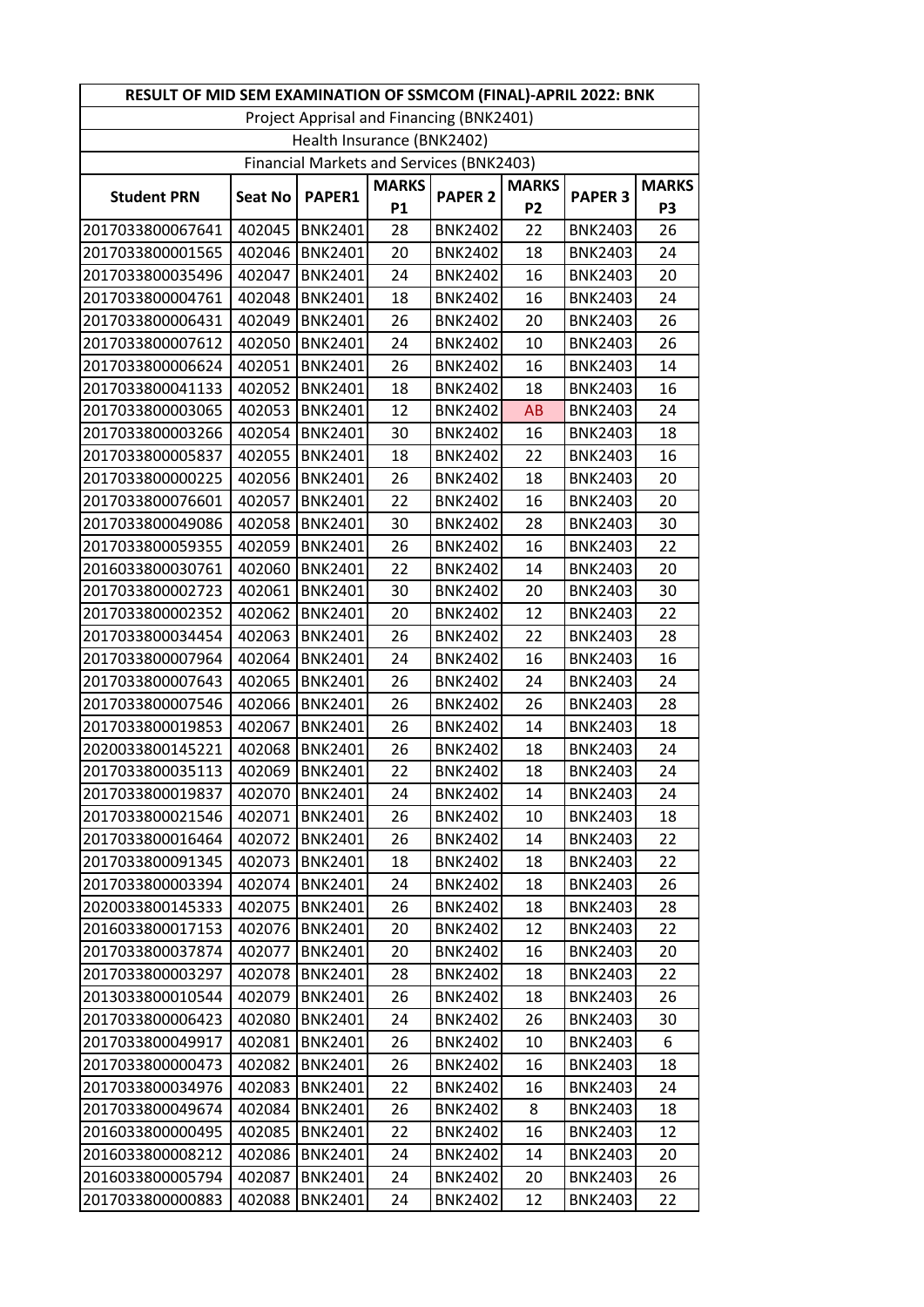| RESULT OF MID SEM EXAMINATION OF SSMCOM (FINAL)-APRIL 2022: BNK |                |                |                           |                                                 |                                |                |                                |
|-----------------------------------------------------------------|----------------|----------------|---------------------------|-------------------------------------------------|--------------------------------|----------------|--------------------------------|
| Project Apprisal and Financing (BNK2401)                        |                |                |                           |                                                 |                                |                |                                |
| Health Insurance (BNK2402)                                      |                |                |                           |                                                 |                                |                |                                |
|                                                                 |                |                |                           | <b>Financial Markets and Services (BNK2403)</b> |                                |                |                                |
| <b>Student PRN</b>                                              | <b>Seat No</b> | <b>PAPER1</b>  | <b>MARKS</b><br><b>P1</b> | <b>PAPER 2</b>                                  | <b>MARKS</b><br>P <sub>2</sub> | <b>PAPER 3</b> | <b>MARKS</b><br>P <sub>3</sub> |
| 2017033800012884                                                | 402089         | <b>BNK2401</b> | 24                        | <b>BNK2402</b>                                  | 18                             | <b>BNK2403</b> | 18                             |
| 2017033800046022                                                | 402090         | <b>BNK2401</b> | 16                        | <b>BNK2402</b>                                  | 20                             | <b>BNK2403</b> | 24                             |
| 2017033800052371                                                | 402091         | <b>BNK2401</b> | 28                        | <b>BNK2402</b>                                  | 18                             | <b>BNK2403</b> | 26                             |
| 2017033800021481                                                | 402092         | <b>BNK2401</b> | 24                        | <b>BNK2402</b>                                  | 16                             | <b>BNK2403</b> | 22                             |
| 2017033800006632                                                | 402093         | <b>BNK2401</b> | 20                        | <b>BNK2402</b>                                  | 16                             | <b>BNK2403</b> | 18                             |
| 2017033800004954                                                | 402094         | <b>BNK2401</b> | 26                        | <b>BNK2402</b>                                  | 26                             | <b>BNK2403</b> | 26                             |
| 2017033800003483                                                | 402095         | <b>BNK2401</b> | 26                        | <b>BNK2402</b>                                  | 20                             | <b>BNK2403</b> | 18                             |
| 2020033800156331                                                | 402096         | <b>BNK2401</b> | 22                        | <b>BNK2402</b>                                  | 8                              | <b>BNK2403</b> | 20                             |
| 2020033800145275                                                | 402097         | <b>BNK2401</b> | 18                        | <b>BNK2402</b>                                  | 20                             | <b>BNK2403</b> | 24                             |
| 2017033800006292                                                | 402098         | <b>BNK2401</b> | 22                        | <b>BNK2402</b>                                  | 18                             | <b>BNK2403</b> | 22                             |
| 2017033800014562                                                | 402099         | <b>BNK2401</b> | 26                        | <b>BNK2402</b>                                  | 18                             | <b>BNK2403</b> | 26                             |
| 2016033800008943                                                | 402100         | <b>BNK2401</b> | 26                        | <b>BNK2402</b>                                  | 20                             | <b>BNK2403</b> | 12                             |
| 2017033800009835                                                | 402101         | <b>BNK2401</b> | 26                        | <b>BNK2402</b>                                  | 12                             | <b>BNK2403</b> | 16                             |
| 2017033800041574                                                | 402102         | <b>BNK2401</b> | 24                        | <b>BNK2402</b>                                  | 20                             | <b>BNK2403</b> | 28                             |
| 2020033800145325                                                | 402103         | <b>BNK2401</b> | 28                        | <b>BNK2402</b>                                  | 24                             | <b>BNK2403</b> | 30                             |
| 2017033800010912                                                | 402104         | <b>BNK2401</b> | 22                        | <b>BNK2402</b>                                  | 20                             | <b>BNK2403</b> | 24                             |
| 2017033800016545                                                | 402105         | <b>BNK2401</b> | 20                        | <b>BNK2402</b>                                  | 14                             | <b>BNK2403</b> | 22                             |
| 2017033800024491                                                | 402106         | <b>BNK2401</b> | 24                        | <b>BNK2402</b>                                  | 12                             | <b>BNK2403</b> | 18                             |
| 2017033800036341                                                | 402107         | <b>BNK2401</b> | 24                        | <b>BNK2402</b>                                  | 20                             | <b>BNK2403</b> | 12                             |
| 2017033800043735                                                | 402108         | <b>BNK2401</b> | 24                        | <b>BNK2402</b>                                  | 14                             | <b>BNK2403</b> | 16                             |
| 2017033800052123                                                | 402109         | <b>BNK2401</b> | 24                        | <b>BNK2402</b>                                  | 16                             | <b>BNK2403</b> | 18                             |
| 2017033800005323                                                | 402110         | <b>BNK2401</b> | 26                        | <b>BNK2402</b>                                  | 12                             | <b>BNK2403</b> | 24                             |
| 2020033800145372                                                | 402111         | <b>BNK2401</b> | 24                        | <b>BNK2402</b>                                  | 16                             | <b>BNK2403</b> | 18                             |
| 2016033800005925                                                | 402112         | <b>BNK2401</b> | 30                        | <b>BNK2402</b>                                  | 14                             | <b>BNK2403</b> | 26                             |
| 2017033800046142                                                | 402113         | <b>BNK2401</b> | 24                        | <b>BNK2402</b>                                  | 14                             | <b>BNK2403</b> | 18                             |
| 2016033800031385                                                | 402114         | BNK2401        | 22                        | <b>BNK2402</b>                                  | 18                             | <b>BNK2403</b> | 26                             |
| 2015033800075634                                                | 402115         | <b>BNK2401</b> | 22                        | <b>BNK2402</b>                                  | 14                             | <b>BNK2403</b> | 20                             |
| 2017033800017301                                                | 402116         | <b>BNK2401</b> | 16                        | <b>BNK2402</b>                                  | 16                             | <b>BNK2403</b> | 26                             |
| 2017033800049682                                                | 402117         | <b>BNK2401</b> | 22                        | <b>BNK2402</b>                                  | 12                             | <b>BNK2403</b> | 28                             |
| 2017033800097172                                                | 402118         | <b>BNK2401</b> | 24                        | <b>BNK2402</b>                                  | 28                             | <b>BNK2403</b> | 30                             |
| 2017033800040161                                                | 402119         | <b>BNK2401</b> | 18                        | <b>BNK2402</b>                                  | 18                             | <b>BNK2403</b> | 14                             |
| 2016033800008034                                                | 402120         | <b>BNK2401</b> | 26                        | <b>BNK2402</b>                                  | 16                             | <b>BNK2403</b> | 22                             |
| 2017033800037216                                                | 402121         | <b>BNK2401</b> | 20                        | <b>BNK2402</b>                                  | 12                             | <b>BNK2403</b> | 14                             |
| 2016033800004922                                                | 402122         | <b>BNK2401</b> | 18                        | <b>BNK2402</b>                                  | 14                             | <b>BNK2403</b> | 22                             |
| 2017033800013694                                                | 402123         | <b>BNK2401</b> | 14                        | <b>BNK2402</b>                                  | 10                             | <b>BNK2403</b> | 10                             |
| 2017033800016584                                                | 402124         | <b>BNK2401</b> | 28                        | <b>BNK2402</b>                                  | 16                             | <b>BNK2403</b> | 26                             |
| 2017033800045177                                                | 402125         | <b>BNK2401</b> | 28                        | <b>BNK2402</b>                                  | 18                             | <b>BNK2403</b> | 20                             |
| 2017033800034992                                                | 402126         | <b>BNK2401</b> | 22                        | <b>BNK2402</b>                                  | 20                             | <b>BNK2403</b> | 20                             |
| 2017033800045436                                                | 402127         | BNK2401        | 20                        | <b>BNK2402</b>                                  | 16                             | <b>BNK2403</b> | 22                             |
| 2017033800004826                                                | 402128         | <b>BNK2401</b> | 20                        | <b>BNK2402</b>                                  | 20                             | <b>BNK2403</b> | 18                             |
| 2017033800006222                                                | 402129         | <b>BNK2401</b> | 20                        | <b>BNK2402</b>                                  | 10                             | <b>BNK2403</b> | 16                             |
| 2017033800035593                                                | 402130         | <b>BNK2401</b> | 16                        | <b>BNK2402</b>                                  | 18                             | <b>BNK2403</b> | 20                             |
| 2017033800035016                                                | 402131         | <b>BNK2401</b> | 24                        | <b>BNK2402</b>                                  | 16                             | <b>BNK2403</b> | 14                             |
| 2017033800034694                                                | 402132         | <b>BNK2401</b> | 22                        | <b>BNK2402</b>                                  | 18                             | <b>BNK2403</b> | 20                             |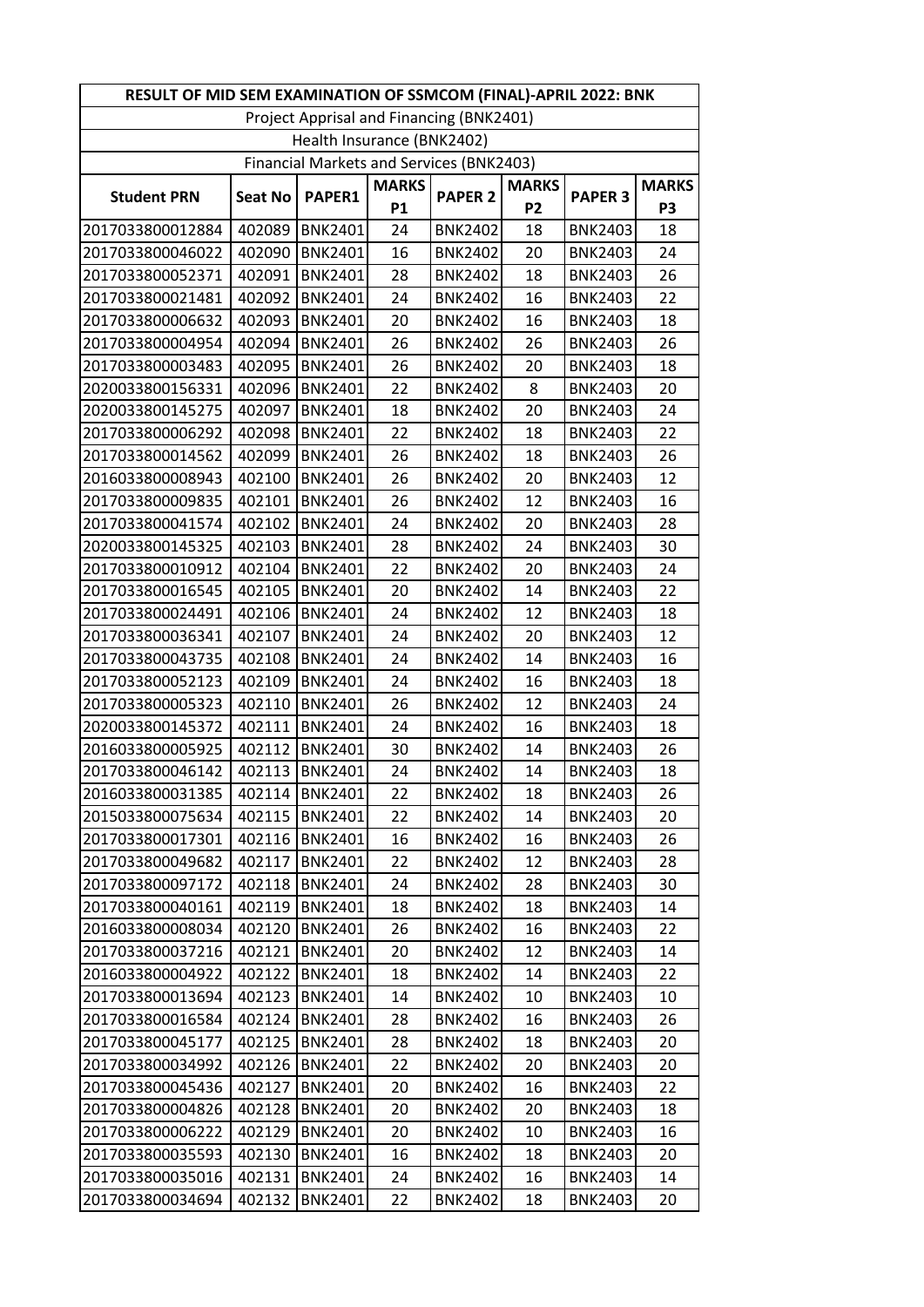| RESULT OF MID SEM EXAMINATION OF SSMCOM (FINAL)-APRIL 2022: BNK |                |                            |                           |                                          |                                |                |                                |
|-----------------------------------------------------------------|----------------|----------------------------|---------------------------|------------------------------------------|--------------------------------|----------------|--------------------------------|
|                                                                 |                |                            |                           | Project Apprisal and Financing (BNK2401) |                                |                |                                |
|                                                                 |                | Health Insurance (BNK2402) |                           |                                          |                                |                |                                |
|                                                                 |                |                            |                           | Financial Markets and Services (BNK2403) |                                |                |                                |
| <b>Student PRN</b>                                              | <b>Seat No</b> | <b>PAPER1</b>              | <b>MARKS</b><br><b>P1</b> | <b>PAPER 2</b>                           | <b>MARKS</b><br>P <sub>2</sub> | <b>PAPER 3</b> | <b>MARKS</b><br>P <sub>3</sub> |
| 2017033800038026                                                | 402133         | <b>BNK2401</b>             | 12                        | <b>BNK2402</b>                           | 10                             | <b>BNK2403</b> | 10                             |
| 2017033800035071                                                | 402134         | <b>BNK2401</b>             | 24                        | <b>BNK2402</b>                           | 12                             | <b>BNK2403</b> | 22                             |
| 2017033800001913                                                | 402135         | BNK2401                    | 20                        | <b>BNK2402</b>                           | 12                             | <b>BNK2403</b> | 12                             |
| 2017033800039374                                                | 402136         | <b>BNK2401</b>             | 16                        | <b>BNK2402</b>                           | 6                              | <b>BNK2403</b> | 16                             |
| 2017033800005702                                                | 402137         | <b>BNK2401</b>             | 26                        | <b>BNK2402</b>                           | 22                             | <b>BNK2403</b> | 26                             |
| 2017033800048705                                                | 402138         | <b>BNK2401</b>             | 24                        | <b>BNK2402</b>                           | 18                             | <b>BNK2403</b> | 16                             |
| 2017033800036194                                                | 402139         | <b>BNK2401</b>             | 22                        | <b>BNK2402</b>                           | 20                             | <b>BNK2403</b> | 22                             |
| 2017033800039022                                                | 402140         | BNK2401                    | 22                        | <b>BNK2402</b>                           | 14                             | <b>BNK2403</b> | 24                             |
| 2017033800044642                                                | 402141         | <b>BNK2401</b>             | 22                        | <b>BNK2402</b>                           | 14                             | <b>BNK2403</b> | 16                             |
| 2017033800006597                                                | 402142         | <b>BNK2401</b>             | 22                        | <b>BNK2402</b>                           | 10                             | <b>BNK2403</b> | 18                             |
| 2017033800041195                                                | 402143         | <b>BNK2401</b>             | 24                        | <b>BNK2402</b>                           | 14                             | <b>BNK2403</b> | 20                             |
| 2017033800005176                                                | 402144         | <b>BNK2401</b>             | 24                        | <b>BNK2402</b>                           | 16                             | <b>BNK2403</b> | 28                             |
| 2017033800004092                                                | 402145         | <b>BNK2401</b>             | 24                        | <b>BNK2402</b>                           | 14                             | <b>BNK2403</b> | 16                             |
| 2017033800012934                                                | 402146         | <b>BNK2401</b>             | 28                        | <b>BNK2402</b>                           | 18                             | <b>BNK2403</b> | 24                             |
| 2017033800021531                                                | 402147         | <b>BNK2401</b>             | 28                        | <b>BNK2402</b>                           | 16                             | <b>BNK2403</b> | 24                             |
| 2017033800005806                                                | 402148         | <b>BNK2401</b>             | 26                        | <b>BNK2402</b>                           | 14                             | <b>BNK2403</b> | 24                             |
| 2017033800018196                                                | 402149         | BNK2401                    | 18                        | <b>BNK2402</b>                           | 14                             | <b>BNK2403</b> | 22                             |
| 2017033800031765                                                | 402150         | <b>BNK2401</b>             | 24                        | <b>BNK2402</b>                           | 16                             | <b>BNK2403</b> | 10                             |
| 2017033800000175                                                | 402151         | <b>BNK2401</b>             | 20                        | <b>BNK2402</b>                           | 14                             | <b>BNK2403</b> | 16                             |
| 2016033800046423                                                | 402152         | <b>BNK2401</b>             | 24                        | <b>BNK2402</b>                           | 18                             | <b>BNK2403</b> | 20                             |
| 2017033800006187                                                | 402153         | <b>BNK2401</b>             | 26                        | <b>BNK2402</b>                           | 14                             | <b>BNK2403</b> | 28                             |
| 2017033800047412                                                | 402154         | <b>BNK2401</b>             | 26                        | <b>BNK2402</b>                           | 16                             | <b>BNK2403</b> | 24                             |
| 2017033800004134                                                | 402155         | <b>BNK2401</b>             | 30                        | <b>BNK2402</b>                           | 16                             | <b>BNK2403</b> | 24                             |
| 2017033800003081                                                | 402156         | <b>BNK2401</b>             | 26                        | <b>BNK2402</b>                           | 26                             | <b>BNK2403</b> | 28                             |
| 2017033800053022                                                | 402157         | <b>BNK2401</b>             | 26                        | <b>BNK2402</b>                           | 20                             | <b>BNK2403</b> | 22                             |
| 2017033800002127                                                |                | 402158   BNK2401           | 24                        | <b>BNK2402</b>                           | 18                             | <b>BNK2403</b> | 22                             |
| 2017033800015476                                                | 402159         | <b>BNK2401</b>             | 22                        | <b>BNK2402</b>                           | 6                              | <b>BNK2403</b> | 18                             |
| 2017033800037046                                                | 402160         | <b>BNK2401</b>             | 28                        | <b>BNK2402</b>                           | 18                             | <b>BNK2403</b> | 20                             |
| 2017033800013767                                                | 402161         | <b>BNK2401</b>             | 24                        | <b>BNK2402</b>                           | 18                             | <b>BNK2403</b> | 18                             |
| 2017033800045301                                                | 402162         | BNK2401                    | 28                        | <b>BNK2402</b>                           | 22                             | <b>BNK2403</b> | 28                             |
| 2017033800038371                                                | 402163         | <b>BNK2401</b>             | 24                        | <b>BNK2402</b>                           | 10                             | <b>BNK2403</b> | 22                             |
| 2017033800037224                                                | 402164         | <b>BNK2401</b>             | 26                        | <b>BNK2402</b>                           | 10                             | <b>BNK2403</b> | 28                             |
| 2017033800018672                                                | 402165         | <b>BNK2401</b>             | 26                        | <b>BNK2402</b>                           | 16                             | <b>BNK2403</b> | 18                             |
| 2017033800015905                                                | 402166         | BNK2401                    | 26                        | <b>BNK2402</b>                           | 22                             | <b>BNK2403</b> | 20                             |
| 2017033800039567                                                | 402167         | <b>BNK2401</b>             | 24                        | <b>BNK2402</b>                           | 20                             | <b>BNK2403</b> | 30                             |
| 2017033800039915                                                | 402168         | BNK2401                    | 26                        | <b>BNK2402</b>                           | 10                             | <b>BNK2403</b> | 26                             |
| 2017033800090767                                                | 402169         | <b>BNK2401</b>             | 24                        | <b>BNK2402</b>                           | 18                             | <b>BNK2403</b> | 20                             |
| 2017033800015936                                                | 402170         | BNK2401                    | 28                        | <b>BNK2402</b>                           | 30                             | <b>BNK2403</b> | 22                             |
| 2017033800090504                                                | 402171         | BNK2401                    | 26                        | <b>BNK2402</b>                           | 14                             | <b>BNK2403</b> | 22                             |
| 2016033800019805                                                | 402172         | <b>BNK2401</b>             | 20                        | <b>BNK2402</b>                           | 18                             | <b>BNK2403</b> | 24                             |
| 2016033800031184                                                | 402173         | <b>BNK2401</b>             | 24                        | <b>BNK2402</b>                           | 18                             | <b>BNK2403</b> | 16                             |
| 2014033800055822                                                | 402174         | <b>BNK2401</b>             | 24                        | <b>BNK2402</b>                           | 14                             | <b>BNK2403</b> | 18                             |
| 2016033800012465                                                | 402175         | <b>BNK2401</b>             | 24                        | <b>BNK2402</b>                           | 16                             | <b>BNK2403</b> | 22                             |
| 2017033800015252                                                | 402176         | <b>BNK2401</b>             | 26                        | <b>BNK2402</b>                           | 12                             | <b>BNK2403</b> | 28                             |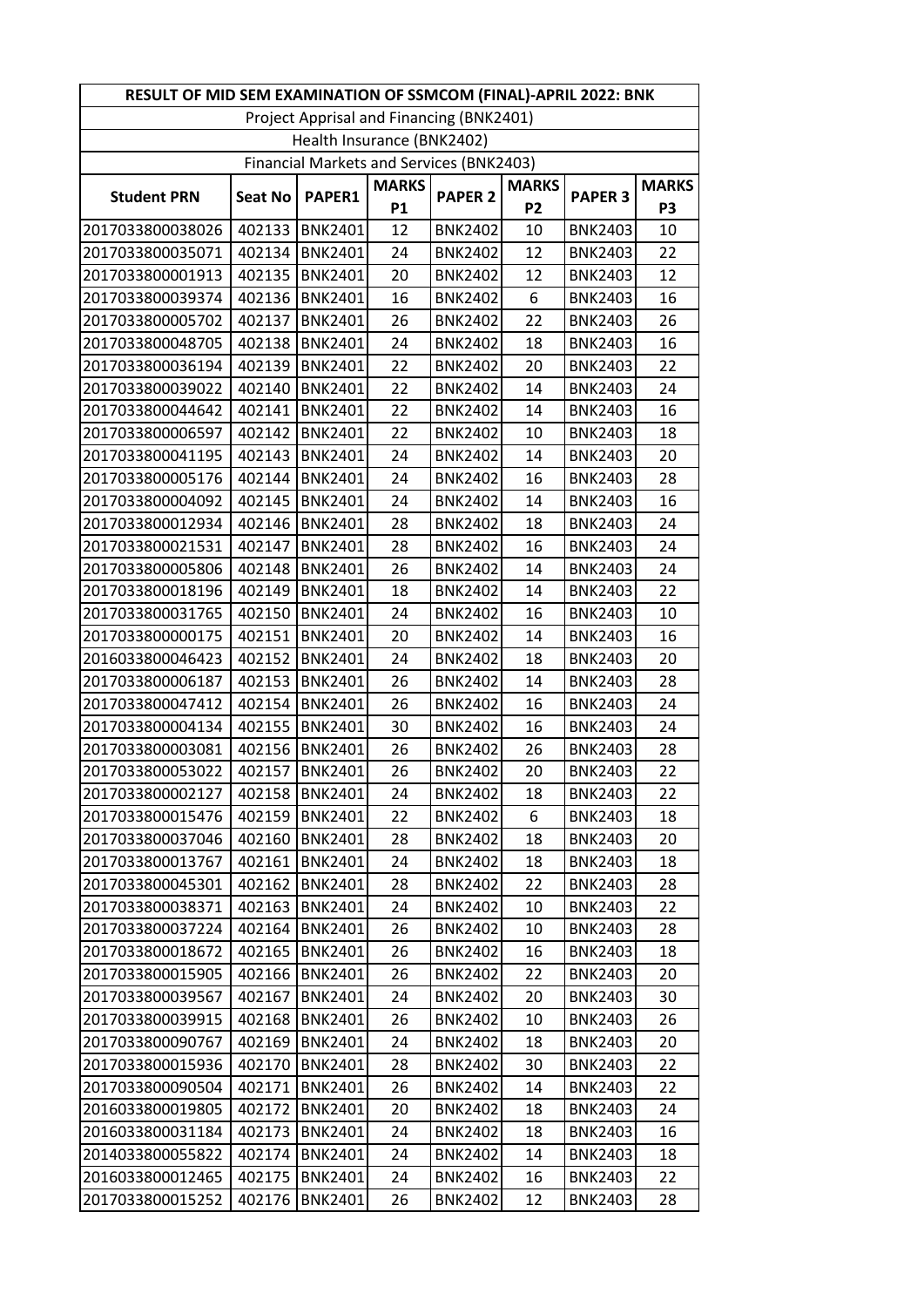| RESULT OF MID SEM EXAMINATION OF SSMCOM (FINAL)-APRIL 2022: BNK |                |                            |                           |                                                 |                                |                |                                |
|-----------------------------------------------------------------|----------------|----------------------------|---------------------------|-------------------------------------------------|--------------------------------|----------------|--------------------------------|
|                                                                 |                |                            |                           | Project Apprisal and Financing (BNK2401)        |                                |                |                                |
|                                                                 |                | Health Insurance (BNK2402) |                           |                                                 |                                |                |                                |
|                                                                 |                |                            |                           | <b>Financial Markets and Services (BNK2403)</b> |                                |                |                                |
| <b>Student PRN</b>                                              | <b>Seat No</b> | <b>PAPER1</b>              | <b>MARKS</b><br><b>P1</b> | <b>PAPER 2</b>                                  | <b>MARKS</b><br>P <sub>2</sub> | <b>PAPER 3</b> | <b>MARKS</b><br>P <sub>3</sub> |
| 2017033800055237                                                | 402177         | <b>BNK2401</b>             | 24                        | <b>BNK2402</b>                                  | 20                             | <b>BNK2403</b> | 26                             |
| 2017033800049442                                                | 402178         | <b>BNK2401</b>             | 26                        | <b>BNK2402</b>                                  | 26                             | <b>BNK2403</b> | 18                             |
| 2017033800049496                                                | 402179         | BNK2401                    | 22                        | <b>BNK2402</b>                                  | 20                             | <b>BNK2403</b> | 20                             |
| 2017033800010684                                                | 402180         | <b>BNK2401</b>             | 26                        | <b>BNK2402</b>                                  | 14                             | <b>BNK2403</b> | 24                             |
| 2017033800018954                                                | 402181         | <b>BNK2401</b>             | 26                        | <b>BNK2402</b>                                  | 16                             | <b>BNK2403</b> | 14                             |
| 2017033800011664                                                | 402182         | <b>BNK2401</b>             | 26                        | <b>BNK2402</b>                                  | 20                             | <b>BNK2403</b> | 18                             |
| 2017033800058054                                                | 402183         | <b>BNK2401</b>             | 16                        | <b>BNK2402</b>                                  | 16                             | <b>BNK2403</b> | 24                             |
| 2017033800014175                                                | 402184         | BNK2401                    | 26                        | <b>BNK2402</b>                                  | 16                             | <b>BNK2403</b> | 16                             |
| 2017033800037746                                                | 402185         | <b>BNK2401</b>             | 28                        | <b>BNK2402</b>                                  | 12                             | <b>BNK2403</b> | 20                             |
| 2017033800036511                                                | 402186         | <b>BNK2401</b>             | 22                        | <b>BNK2402</b>                                  | 24                             | <b>BNK2403</b> | 22                             |
| 2017033800053014                                                | 402187         | <b>BNK2401</b>             | 28                        | <b>BNK2402</b>                                  | 14                             | <b>BNK2403</b> | 14                             |
| 2016033800029405                                                | 402188         | BNK2401                    | <b>AB</b>                 | <b>BNK2402</b>                                  | <b>AB</b>                      | <b>BNK2403</b> | AB                             |
| 2017033800021473                                                | 402189         | <b>BNK2401</b>             | 22                        | <b>BNK2402</b>                                  | 14                             | <b>BNK2403</b> | 24                             |
| 2017033800044723                                                | 402190         | <b>BNK2401</b>             | 26                        | <b>BNK2402</b>                                  | 14                             | <b>BNK2403</b> | 24                             |
| 2016033800000947                                                | 402191         | <b>BNK2401</b>             | 28                        | <b>BNK2402</b>                                  | 14                             | <b>BNK2403</b> | 22                             |
| 2020033800145267                                                | 402192         | <b>BNK2401</b>             | 28                        | <b>BNK2402</b>                                  | 16                             | <b>BNK2403</b> | 28                             |
| 2017033800013052                                                | 402193         | BNK2401                    | 26                        | <b>BNK2402</b>                                  | 14                             | <b>BNK2403</b> | 12                             |
| 2017033800041237                                                | 402194         | <b>BNK2401</b>             | 20                        | <b>BNK2402</b>                                  | 12                             | <b>BNK2403</b> | 12                             |
| 2020033800145356                                                | 402195         | <b>BNK2401</b>             | 22                        | <b>BNK2402</b>                                  | 16                             | <b>BNK2403</b> | 20                             |
| 2017033800020551                                                | 402196         | <b>BNK2401</b>             | 28                        | <b>BNK2402</b>                                  | 22                             | <b>BNK2403</b> | 26                             |
| 2017033800017081                                                | 402197         | <b>BNK2401</b>             | 30                        | <b>BNK2402</b>                                  | 18                             | <b>BNK2403</b> | 28                             |
| 2017033800020117                                                | 402198         | <b>BNK2401</b>             | 24                        | <b>BNK2402</b>                                  | 16                             | <b>BNK2403</b> | 26                             |
| 2016033800047287                                                | 402199         | <b>BNK2401</b>             | 18                        | <b>BNK2402</b>                                  | 12                             | <b>BNK2403</b> | 14                             |
| 2017033800013582                                                | 402200         | <b>BNK2401</b>             | 26                        | <b>BNK2402</b>                                  | 18                             | <b>BNK2403</b> | 22                             |
| 2017033800026822                                                | 402201         | <b>BNK2401</b>             | 26                        | <b>BNK2402</b>                                  | 16                             | <b>BNK2403</b> | 16                             |
| 2017033800014353                                                |                | 402202 BNK2401             | 28                        | <b>BNK2402</b>                                  | 22                             | <b>BNK2403</b> | 22                             |
| 2017033800012555                                                | 402203         | <b>BNK2401</b>             | 24                        | <b>BNK2402</b>                                  | 22                             | <b>BNK2403</b> | 28                             |
| 2017033800011842                                                | 402204         | BNK2401                    | 16                        | <b>BNK2402</b>                                  | 18                             | <b>BNK2403</b> | 18                             |
| 2017033800091481                                                | 402205         | <b>BNK2401</b>             | 20                        | <b>BNK2402</b>                                  | 12                             | <b>BNK2403</b> | 24                             |
| 2017033800129802                                                | 402206         | BNK2401                    | 26                        | <b>BNK2402</b>                                  | 18                             | <b>BNK2403</b> | 18                             |
| 2017033800014697                                                | 402207         | <b>BNK2401</b>             | 18                        | <b>BNK2402</b>                                  | 20                             | <b>BNK2403</b> | 20                             |
| 2017033800034616                                                | 402208         | <b>BNK2401</b>             | 26                        | <b>BNK2402</b>                                  | 18                             | <b>BNK2403</b> | 20                             |
| 2017033800009417                                                | 402209         | BNK2401                    | 30                        | <b>BNK2402</b>                                  | 18                             | <b>BNK2403</b> | 24                             |
| 2017033800018706                                                | 402210         | BNK2401                    | 30                        | <b>BNK2402</b>                                  | 18                             | <b>BNK2403</b> | 28                             |
| 2017033800011343                                                | 402211         | <b>BNK2401</b>             | 28                        | <b>BNK2402</b>                                  | 16                             | <b>BNK2403</b> | 22                             |
| 2017033800032374                                                | 402212         | <b>BNK2401</b>             | 20                        | <b>BNK2402</b>                                  | 6                              | <b>BNK2403</b> | 26                             |
| 2017033800037247                                                | 402213         | <b>BNK2401</b>             | 16                        | <b>BNK2402</b>                                  | 18                             | <b>BNK2403</b> | 16                             |
| 2017033800017227                                                | 402214         | BNK2401                    | 24                        | <b>BNK2402</b>                                  | 12                             | <b>BNK2403</b> | 18                             |
| 2017033800016626                                                | 402215         | <b>BNK2401</b>             | 28                        | <b>BNK2402</b>                                  | 20                             | <b>BNK2403</b> | 24                             |
| 2017033800038065                                                | 402216         | <b>BNK2401</b>             | 26                        | <b>BNK2402</b>                                  | 26                             | <b>BNK2403</b> | 30                             |
| 2017033800018842                                                | 402217         | <b>BNK2401</b>             | 10                        | <b>BNK2402</b>                                  | 14                             | <b>BNK2403</b> | 20                             |
| 2017033800120776                                                | 402218         | <b>BNK2401</b>             | 26                        | <b>BNK2402</b>                                  | 14                             | <b>BNK2403</b> | 16                             |
| 2017033800046215                                                | 402219         | <b>BNK2401</b>             | 20                        | <b>BNK2402</b>                                  | 12                             | <b>BNK2403</b> | 18                             |
| 2017033800035353                                                | 402220         | <b>BNK2401</b>             | 22                        | <b>BNK2402</b>                                  | 20                             | <b>BNK2403</b> | 14                             |